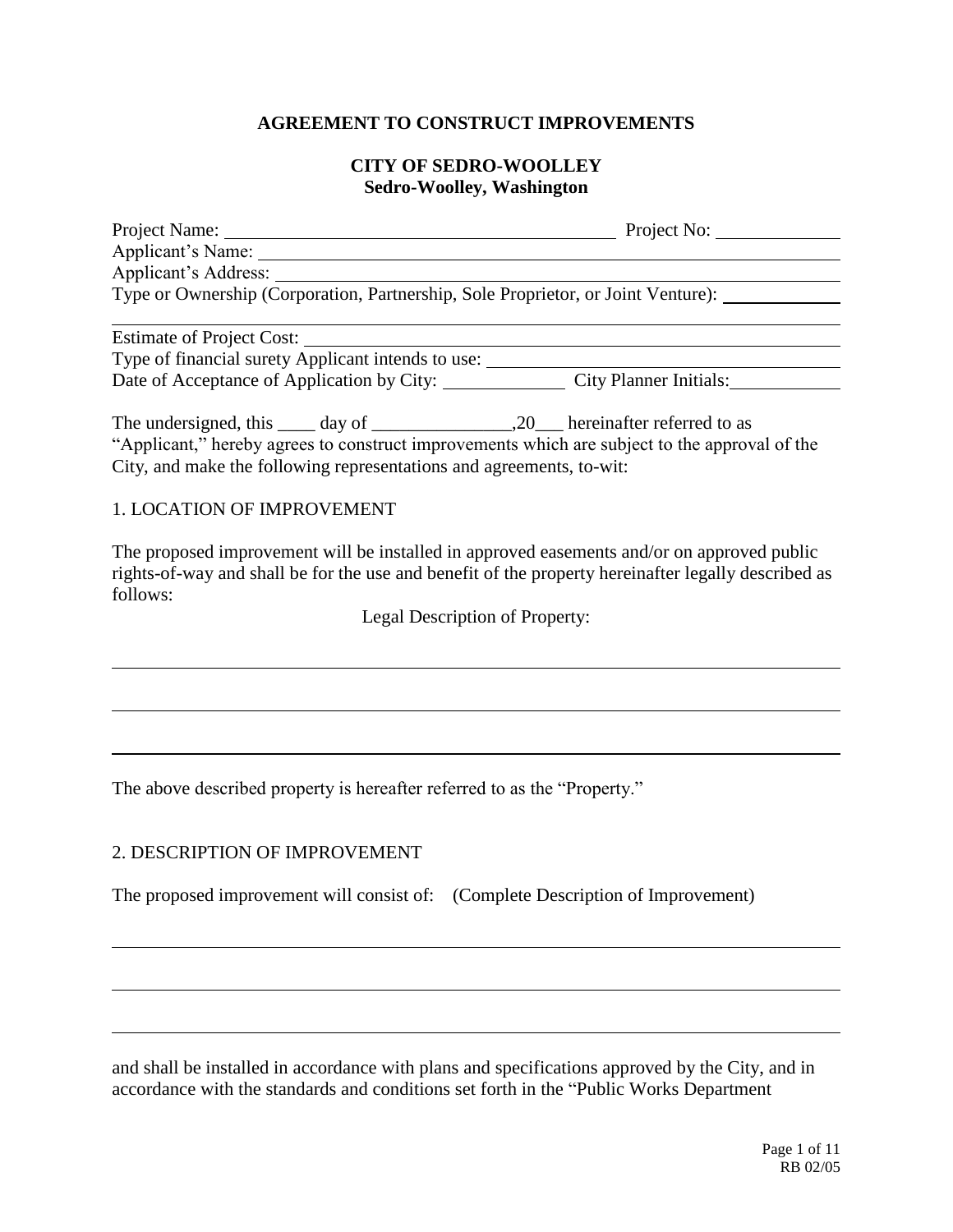Standards" as adopted by the City of Sedro-Woolley, the terms and conditions of which are made a part hereof.

## The above description of the improvement is hereafter referred to as the "Project."

Applicant represents, guarantees, and warrants that the Applicant is the owner of the Property and that Applicant shall be responsible for construction of the Project in conformance with the terms of this Agreement.

## 3. PERMITS REQUIRED

Permits, approvals, or agreements are required by the City and sometimes other jurisdictions, prior to initiating any construction or demolition work. Work covered by this Agreement may require multiple permit authority review and approvals. Several types of permits and approvals require prior approval from authorities other than the City of Sedro-Woolley, before a building or other substantial permit can be issued. The Applicant is responsible for submitting timely application for and obtaining all required permits and approvals.

The following general categories describe the major permits, approvals, and agreements.

A. Environmental Review

An Environmental Checklist is required for this project: \_\_\_\_\_\_\_\_\_\_\_ (yes/no)

- B. Permits required by City for Land Development Activities
	- i. Master Permit.
	- ii. Fill and Grade Permit. A Fill and Grade Permit is required for all significant land alterations, including stockpiling, which is not covered by other permits and agreements. The City must be contacted prior to any contemplated clearing or grading activities.
	- ii. Right-of-Way Permit. A Right-of-Way Permit is required for any work within the road R/W which is not covered by other permits and agreements. Such work may include utilities work, road or lane closures, frontage improvements, access, and temporary uses.
	- iii. Access Permit(s). Access Permits are required for all new or modified accesses to City Right-of-Way on City Streets with Collector or greater functional classification. Subdivisions do not require separate Access Permits for each residential driveway.
	- iv. Water Availability. (Skagit Public Utility District No. 1)
	- v. Sewer Availability. Sewer Availability must be verified by the Director of Public Works and the Sewer Department.
	- vi. Haul Route. A dedicated haul route shall be identified, and any damage linked with the development activity shall be rectified the satisfaction of the Director of Public Works.
	- vii. Other permits/approvals as required by the City.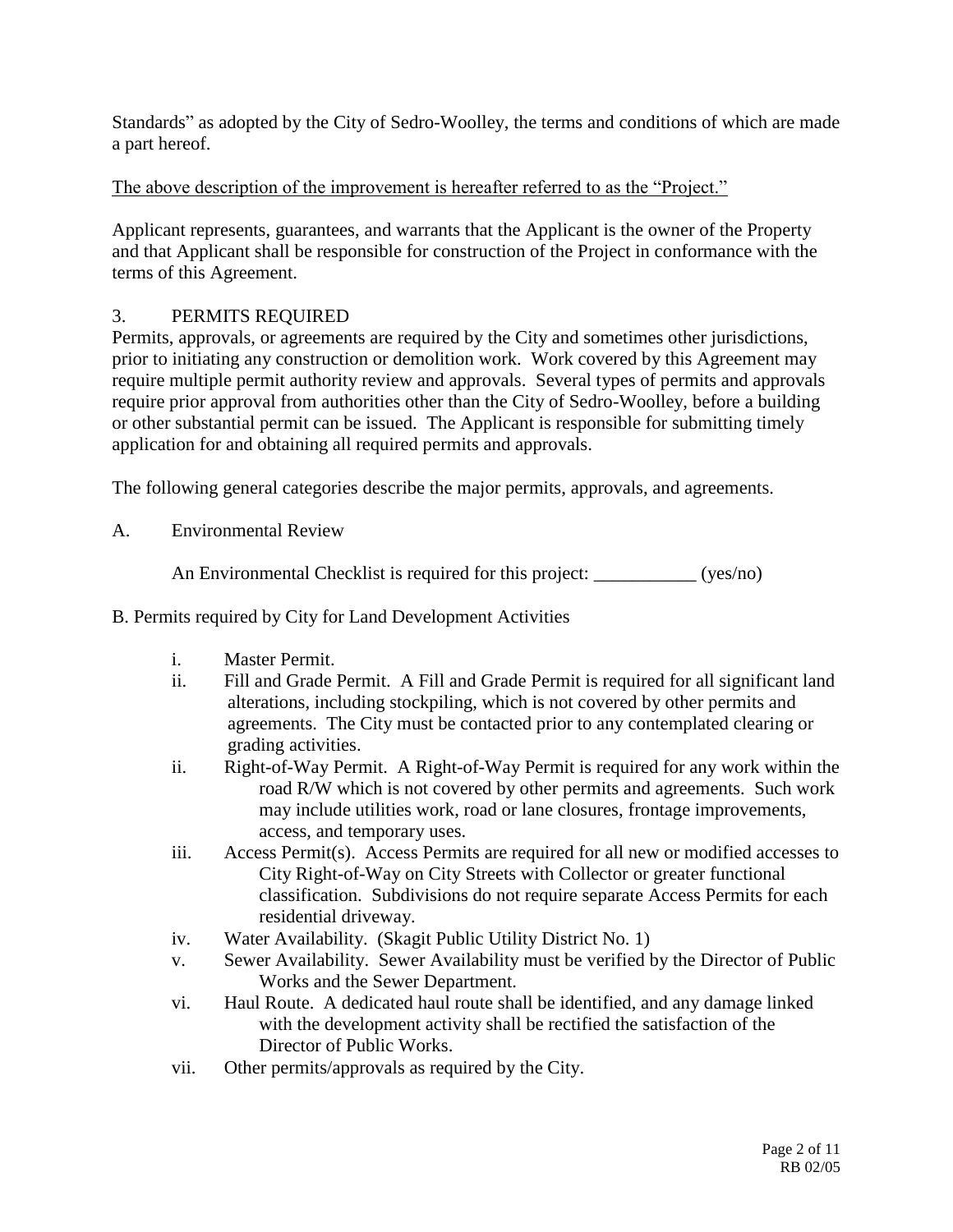C. Other Permits or Approvals from permitting agencies with jurisdiction.

Permits or approvals from agencies other than the City may be required. The Applicant will coordinate with the other agencies, and obtain all such permits. Copies of all permits from outside agencies shall be given to the City. Permits may include but are not limited to the following: Hydraulic Project Approvals (HPA) from the Department of Fish and Wildlife; Short Term Water Quality Modification Approval and/or Dam Safety Permit from the Department of Ecology; Section 404 Permit and Section 10 Permit/letter of permission from the US Corps of Engineers; Baseline General Permit to Discharge Stormwater Associated With Construction Activities (NPDES) and/or Waste Discharge Permits from the Department of Ecology; Developer/Local agency Agreement from the Washington State Department of Transportation. The City or regulating governmental agency shall be contacted for further details.

### 4. FEES AND CHARGES

- A. An initial plan review fee shall be paid by the Applicant to the City. The initial fee, calculated by the City, is \$\_\_\_\_\_\_\_\_\_\_\_\_\_\_\_\_\_\_\_.
- B. All costs incurred by the City on the Project shall be borne by the Applicant. The fee to cover all of the City's costs shall be based upon approved fee rates and of actual time and expenses and shall include without limitation inspection, engineering, legal, administrative, financial, or any other services performed by or for the City in connection with the Project. The fee shall be adjusted by the City if actual costs incurred indicate that the deposits will not cover all costs. The fee shall be paid to the City in consideration of administering this "Agreement to Construct Improvements" contract.
- C. This Agreement shall not provide any vested rights to a particular general facilities charge. Any general facilities charges due and owing shall be paid at the rate in effect at the time each individual building/lot actually connects to the City system.

### 5. PAYMENT OF FEES

The Applicant shall pay all fees required by state and local agencies and the City of Sedro-Woolley. City fees shall be paid at the time designated.

All of the charges detailed herein shall be and become a lien on the property described in Section A hereof. Applicant has signed, contemporaneously herewith, a Deed of Trust applicable to the Property to secure performance of the obligations herein. Said Deed of Trust shall be substantially in conformance with Exhibit A hereto and shall be subject to approval by the City Attorney.

### 6. PROFESSIONAL QUALIFICATIONS

Professionals in the technical fields of engineering, architecture or surveying who prepare or are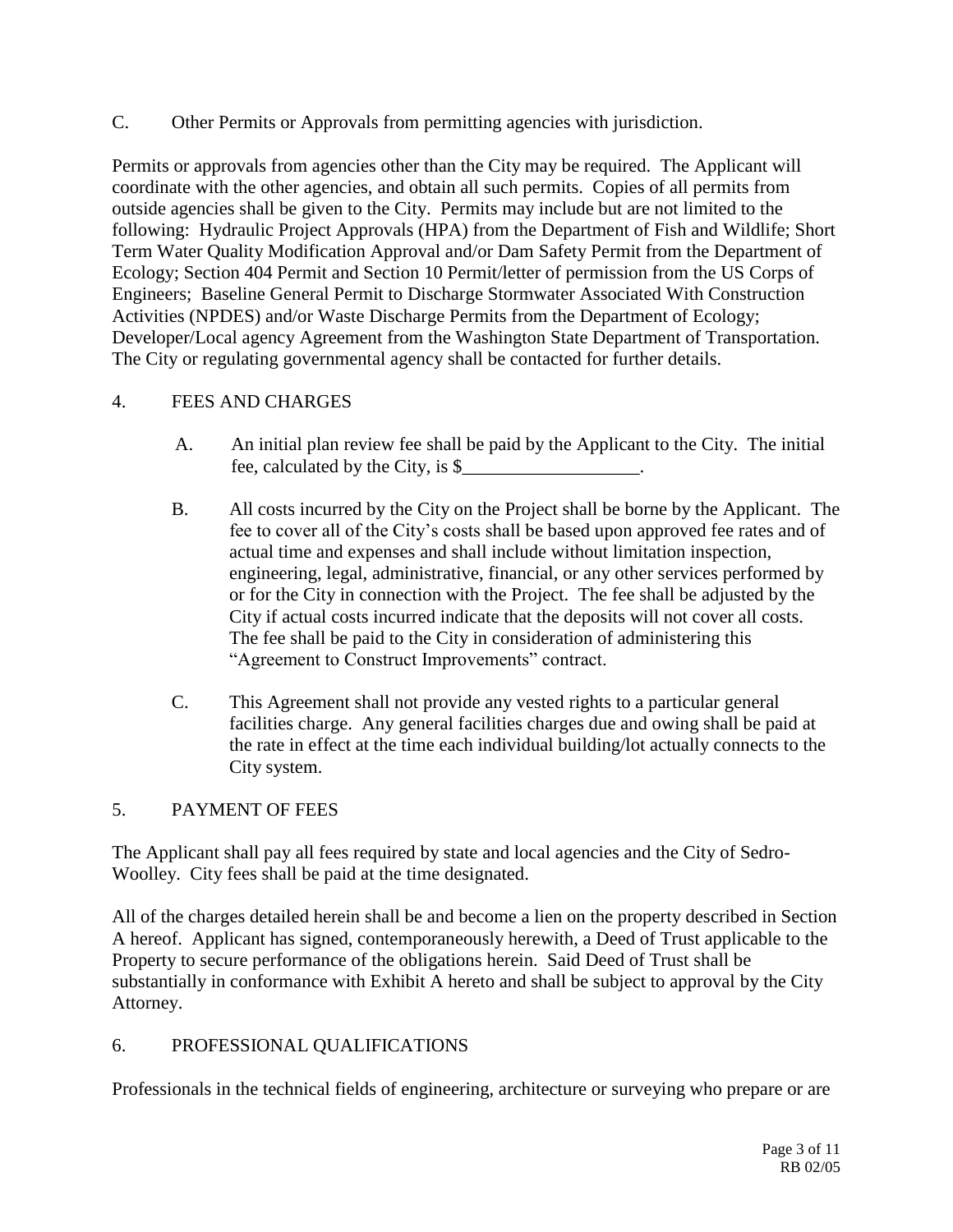responsible for the preparation of plans, drawings, specifications, calculations, technical reports, etc., for the process of obtaining required permits or approvals shall currently be licensed or registered in the State of Washington.

# 7. STANDARD SPECIFICATIONS

All work and materials shall conform to the latest edition of the most current editions of: the STANDARD SPECIFICATIONS FOR ROAD, BRIDGE AND MUNICIPAL CONSTRUCTION and APWA SUPPLEMENT as prepared by Washington State Department of Transportation, City of Sedro-Woolley Ordinances, City of Sedro-Woolley "Public Works Department Standards," and according to the recommendations of the manufacturer of the material concerned. All work and materials shall be subject to the approval of the City.

# 8. PLANS AND SPECIFICATIONS

The Applicant shall submit three sets of the complete plans and specifications, prepared in accordance with the "Public Works Department Standards," for the project to the City for preliminary review. The plans shall be stamped "PRELIMINARY" and sealed by a Professional Engineer licensed in Washington. After the City's preliminary review, the Applicant shall submit the corrected plans and specifications for the Project to the appropriate State Agencies for final review and action, if required. After approvals have been received, the Applicant shall submit a final set of Construction Contract Documents including reproducible plans to the City. A set of these plans stamped "APPROVED" shall be made available to the Applicant.

## 9. COMPREHENSIVE PLAN

Applicant shall check the Project for compliance with the City's Comprehensive Plan(s). If the project is not in compliance the City's Comprehensive Plan(s), an engineering report is required. The report will consider the impact upon the City's utilities and transportation systems. In certain cases, the Project may require an addendum to, or to be incorporated in, the City's Comprehensive Plan(s).

## 10. EVIDENCE OF INSURANCE

The Applicant or the Applicant's Contractor shall take out and maintain during the life of this contract Public Liability Insurance for bodily injury and property damage liability as specified in Section 1-07.18 of the APWA Supplement to the WSDOT Standard Specifications and as modified herein. The policy shall include without limitation, coverage for explosion, blasting, collapse and destruction of underground utilities (X.C.U.) and contingent liability, including products and completed operations and blanket contractual liability, as shall protect the Applicant or the Applicant's Contractor, the City and the City's Engineer. The Applicant shall have the City and the City's Engineer specifically added additional named insureds in said policies, all at no cost to the City or City's Engineer. The above insurance shall cover the City, City's Engineer, Applicant and Subcontractors for claims or damages for bodily injury, including wrongful death, as well as other claims for property damage which may arise from operations under this contract whether such operations be by themselves or by any subcontractor or anyone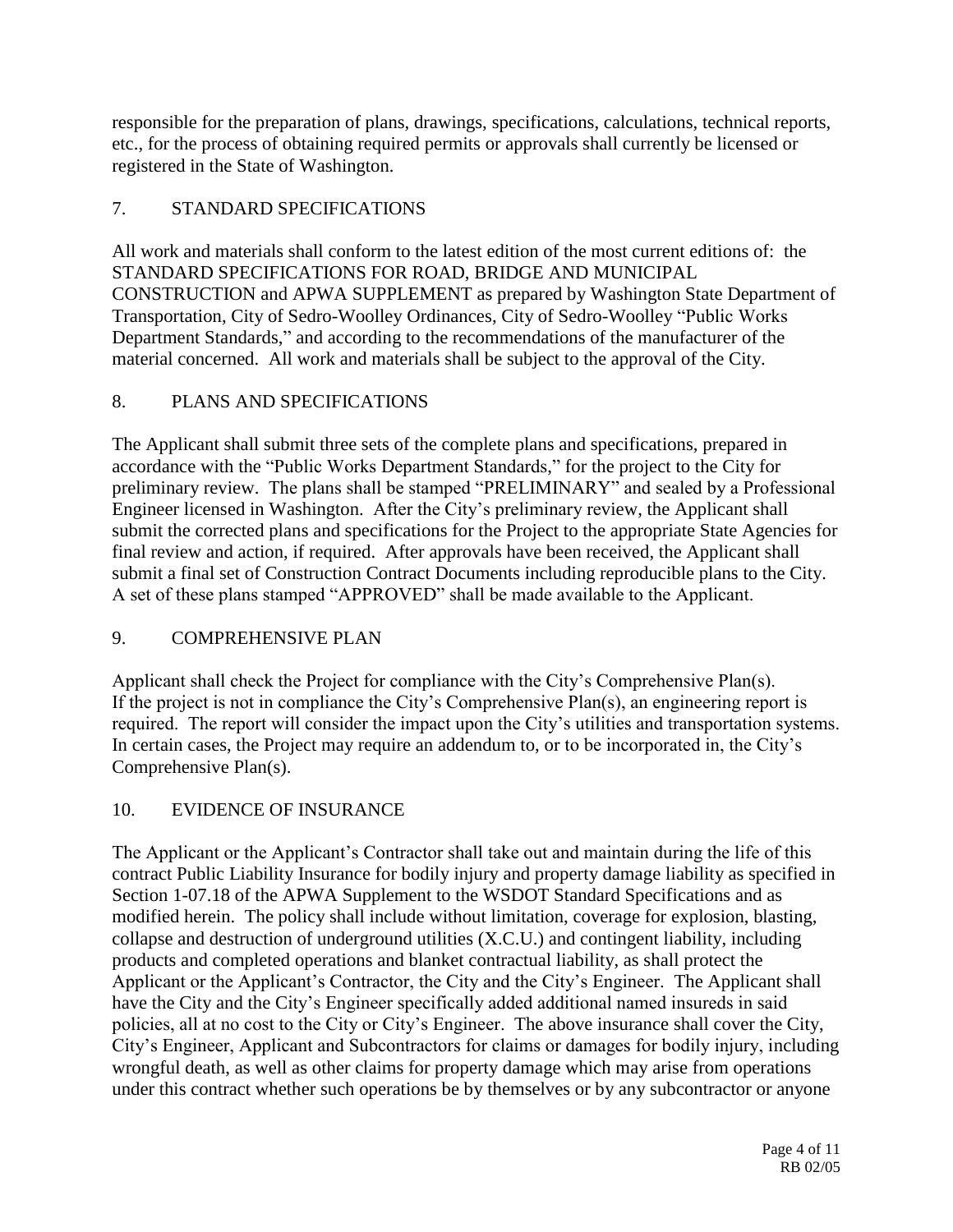directly or indirectly employed by either or them and the Applicant agrees, in addition to indemnify and save harmless the City and City's Engineer, either or both, from all suits, claims, demands, judgments, and attorneys fees, expenses or losses occasioned by the performance of this contract by the Applicant or Contractor, and subcontractor, or persons working directly or indirectly for the Applicant or Applicant's Contractor, or on account of or in consequence of any neglect in safeguarding the work or failure to conform with the safety standards for construction work adopted by the Safety Division of the Department of Labor and Industry of the State of Washington.

The amount of such insurance shall be as follows: Bodily injury liability insurance in an amount not less than \$1,000,000.00 for injuries, including wrongful death, to any one person and subject to the same limit for each person, in an amount not less than \$1,000,000.00 on account of any one occurrence, and property damage liability insurance in an amount not less than \$1,000,000.00 for each occurrence.

The Applicant or Applicant's Contractor shall not cause any policy to be canceled or permit it to lapse, and all policies shall include a clause to the effect that the policy or certificate shall not be subject to cancellation or to a reduction in the required limits of liability or amounts of insurance or any other material change until notice has been mailed to the City stating when, not less than thirty (30) days thereafter, such cancellation or reduction or change shall be effective.

All certificates of insurance, authenticated by the proper officer of the insurer, shall state in particular those insured, the extent of the insurance, the location and operations to which the insurance applies, the expiration date, and the above-mentioned notice of cancellation clause. The City may accept insurance covering a Subcontractor in character and amounts less than the standard requirements set forth under this subsection where such standard requirements appear excessive because of the character or extent of the work to be performed by such subcontractor.

A Certificate of Insurance evidencing coverage and a copy of the endorsement naming the City and City's Engineer as additional insured must be submitted to the City prior to the commencement of the Contract.

### 11. PERFORMANCE BOND

For work within City owned property or right of way, the Applicant shall provide a performance bond or cash bond between Applicant and the City as specified in Division 9 and Section 1-03.4 of the WSDOT Standard Specifications. The bond shall be in an amount equal to 125% of the City's estimated cost of the project, or 125% of actual cost, if known, prior to the commencement of the work. Cash bond shall be approved by City Clerk and City Attorney.

The Performance Bond shall cover the faithful performance of the Applicant and the payment of all obligations arising thereunder in accordance with Section 1-03.4 of the APWA Supplement to the WSDOT Standard Specifications. This bond is submitted to comply with all requirements of RCW 39.08, as a statutory bond, and all the requirements of said statute are deemed incorporated herein by reference and shall control in case of any inconsistencies.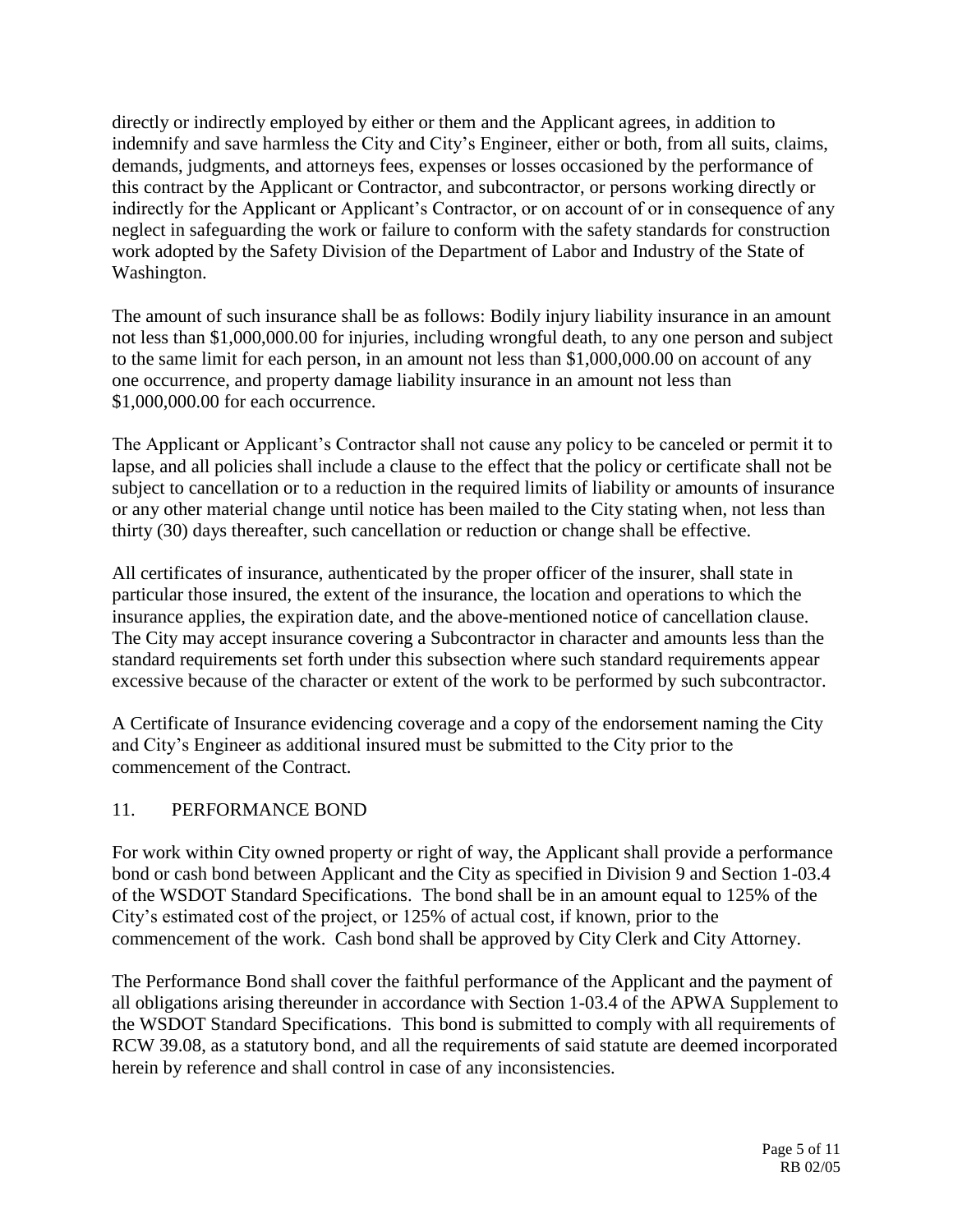The Performance Bond shall require the Applicant to pay all persons furnishing labor and materials and shall hold the City harmless from any claims thereof, whether any such claims would arise under the public works lien statutes, or the mechanic lien statutes of the State of Washington and compliance with the formal requirements of either or both of said statutes shall not be a condition to recovery upon said bond.

# 12. PERFORMANCE BOND IN LIEU OF CONSTRUCTION

If the Director of Public Works / City Engineer or City Council grants to defer any portion of the construction improvements required as part of this Agreement to Construct Improvements, the Applicant shall furnish to the City a performance bond or cash bond between Applicant and the City. The performance bond shall be in an amount equal to 125% of Contract Construction Costs of improvements deferred. Cash bond shall be approved by the City Clerk and City Attorney.

The Performance Bond In Lieu Of Construction shall cover the faithful performance of the Applicant and the payment of all obligations arising thereunder in accordance with Section 1- 03.4 of the APWA Supplement of the WSDOT Standard Specifications. This bond is submitted to comply with all requirements of RCW 39.08, as a statutory bond, and all the requirements of said statute are deemed incorporated herein by reference and shall control in case of any inconsistencies.

The Performance Bond In Lieu Of Construction shall require the Applicant to pay all persons furnishing labor and materials and shall hold the City harmless from any claims thereof, whether any such claims would arise under the public works lien statutes, or the mechanic lien statutes of the State of Washington and compliance with the formal requirements of either or both of said statutes shall not be a condition to recovery upon said bond.

The improvement shall be complete and accepted within two (2) years of the date of the execution of this bond.

## 13. MAINTENANCE BOND

The Applicant shall provide a maintenance bond or a cash bond in the amount of twenty-five percent (25%) of the contract construction costs or twenty percent (20%) of the original performance bond, whichever is more, for all bondable public and/or private improvements. Said bond shall guarantee maintenance for two (2) years after acceptance of the extension by the City and shall be in a form acceptable to the City.

## 14. EASEMENTS

The Applicant shall obtain all necessary rights of way, easements and limits of construction permits without cost to the City as specified in Section 1-07.24 of the APWA Supplement to the WSDOT Standard Specifications and as modified herein. The Applicant shall supply the City with the supporting data necessary to verify the location of the rights of way or easement. If legal services are required by the City in connection with the easement, other than formal review,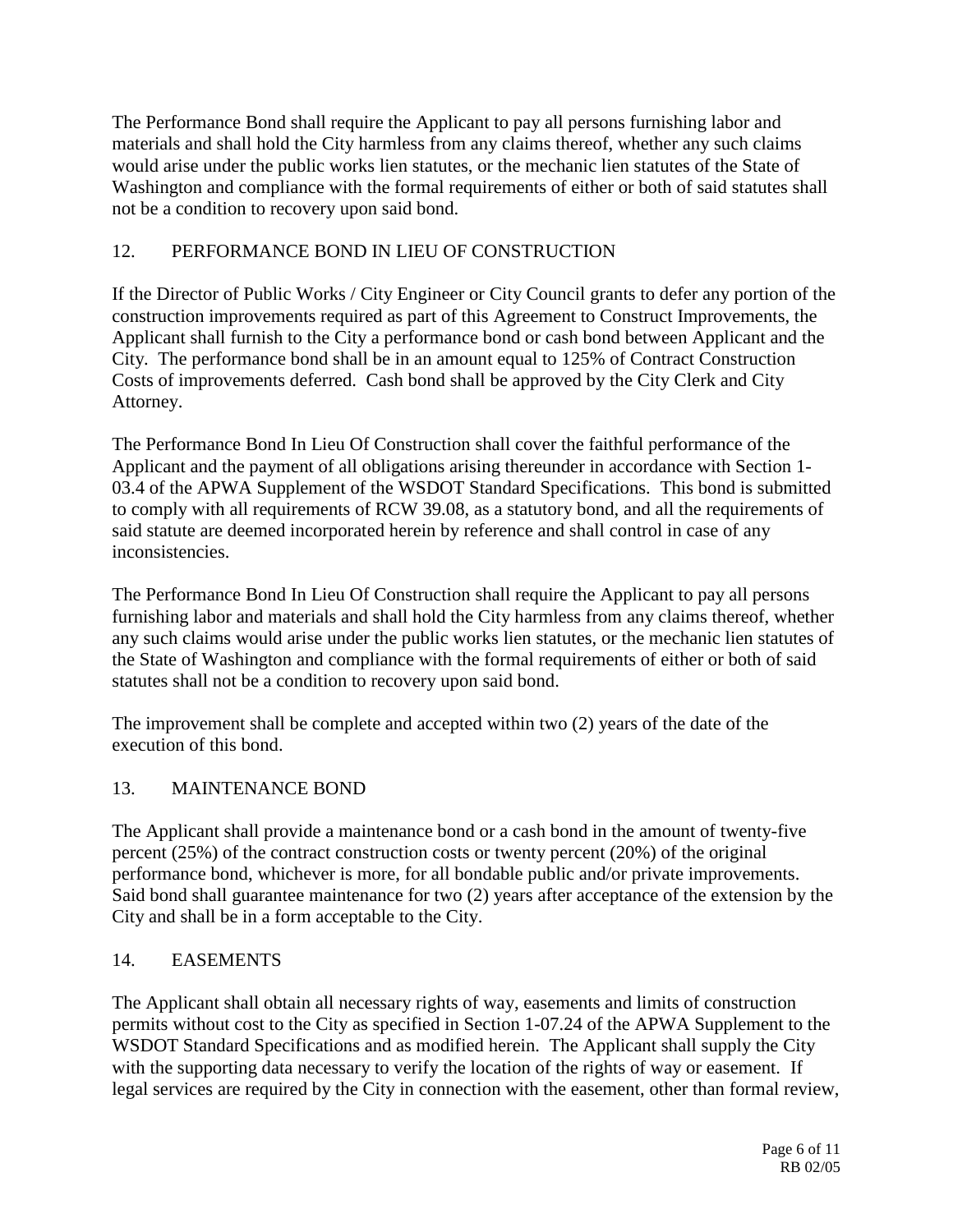the cost of such services shall be reimbursed by the Applicant to the City on demand and before acceptance of the improvement. Where construction will take place on private property other than Applicant's, the Applicant shall obtain construction easements. At the completion of construction and prior to the City accepting the project, construction easements shall be released by the property owner, and final signed permanent easements shall be recorded in the City's name at the Skagit County Auditor's Office. Copies of the recorded easement shall be delivered to the City. The easement legal description shall be prepared and stamped by a licensed professional surveyor.

Whenever a City utility is to be laid underground through private property, a permanent easement of not less than twenty feet (20') in width shall be provided for one utility line. For more than one utility line, a permanent easement shall be provided with a width of not less than 10 feet on each side of each utility line to edge of easement, and minimum 10 feet of separation between each utility line. Easements shall be compatible with the City's Comprehensive Plan to ensure continuation of a utility.

The Applicant is responsible for any encroachments on right-of-way, public property, or surrounding private property. Without any cost to the City, the Applicant is required to remove or rebuild in an approved manner, any portion of the construction that may have been constructed over property or setback lines.

Where work is done on easements, the Applicant shall obtain a written statement of satisfactory restoration from each property owner involved, and furnish a copy of the statement to the City.

## 15. PERMITS AND BONDS

All permits and bonds necessary and effective during the prosecution of the work and subsequent guaranty period shall be obtained and paid for by the Applicant. The Applicant shall give all notices required by such permits and provide all bonding and insurance required by such permits.

The Applicant shall provide the City with a copy of all such permits before construction begins. The Applicant shall obtain and pay for all surveys, easements, rights-of-way, and franchises required for the works.

### 16. REGULATIONS

The Applicant shall give all notices and comply with all Federal, State, and local laws, ordinances, rules and regulations bearing on the conduct of the works as outlined in Section 1-07 of the APWA Supplement to the WSDOT Standard Specifications. The City will not consider any plea of misunderstanding or ignorance of such requirements.

### 17. COMMENCEMENT OF CONSTRUCTION

No work shall commence on improvement without construction plans stamped by the City as "APPROVED"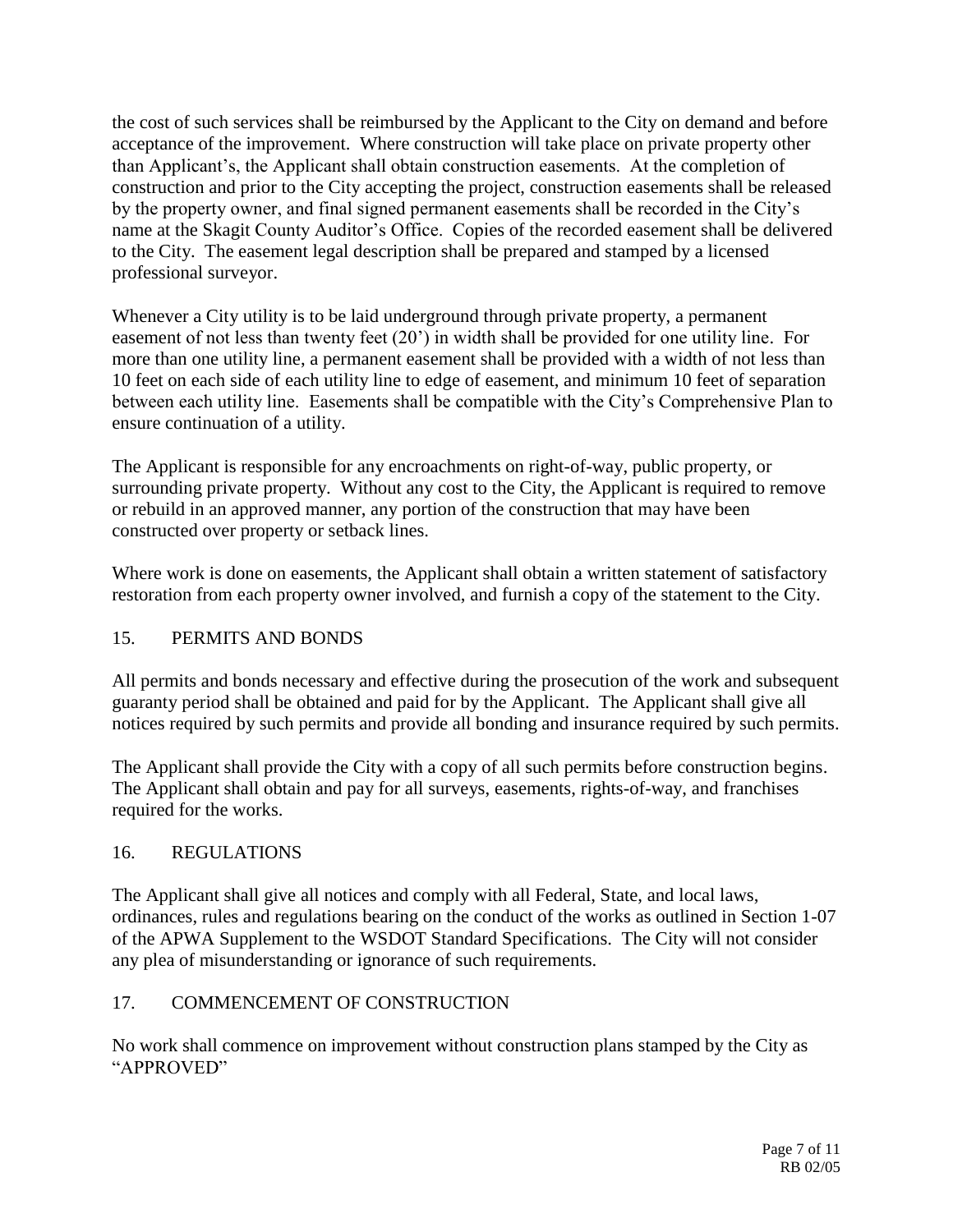### 18. RESPONSIBILITY FOR PROJECT MANAGEMENT

The Applicant shall be responsible for Project management and coordination. Project management includes but is not limited to preparation of construction contract plans and specifications, bidding of construction contract, and overall coordination of utility and road locations, elevations and conflicts of said. The Applicant shall save the City harmless of any conflicts of dispute resulting from or in connection with the construction contract.

#### 19. INSPECTIONS AND TESTS

Inspection and test of work and materials shall be strictly for the benefit of the City and nothing contained herein shall be construed to relieve the Applicant of his/her obligations under the Contract.

As a minimum, the following scheduled inspections and tests shall be conducted by the City:

- 1. Start of construction inspection.
- 2. Test inspections.
- 3. Final inspections.
- 4. End of Warranty Period inspection (to be conducted at least two weeks prior to expiration of Applicants maintenance bond).

Other scheduled inspections and tests may be required to comply with other sections of the Contract Documents, Engineers instructions, laws or ordinances. Some inspections and tests may be conducted by an authority other than the City.

The Applicant shall give the City 48 hours written notice prior to the time when the state of work is such that a scheduled inspection and test can be conducted.

### 20. CONNECTION TO THE CITY'S UTILITY SYSTEM

Not less than 48 hours prior to the time that said utility extension is partially or fully complete and connection to the City's system is desired, written application for permission to make the actual connection to the City's system at a specified time shall be made by Applicant or Contractor. All new connections to the existing system and all testing of the new line shall require authorization of the City and shall be conducted in the presence of the City's representatives.

#### 21. AS-BUILTS

Before final acceptance, the Applicant shall provide the City of Sedro-Woolley with certified asbuilt mylars. In addition, all final as-built drawings shall be furnished in the current release of Autocad in a format, and submitted to the City on a computer disk. Refer to City As-Built Requirements.

#### 22. FINAL ACCEPTANCE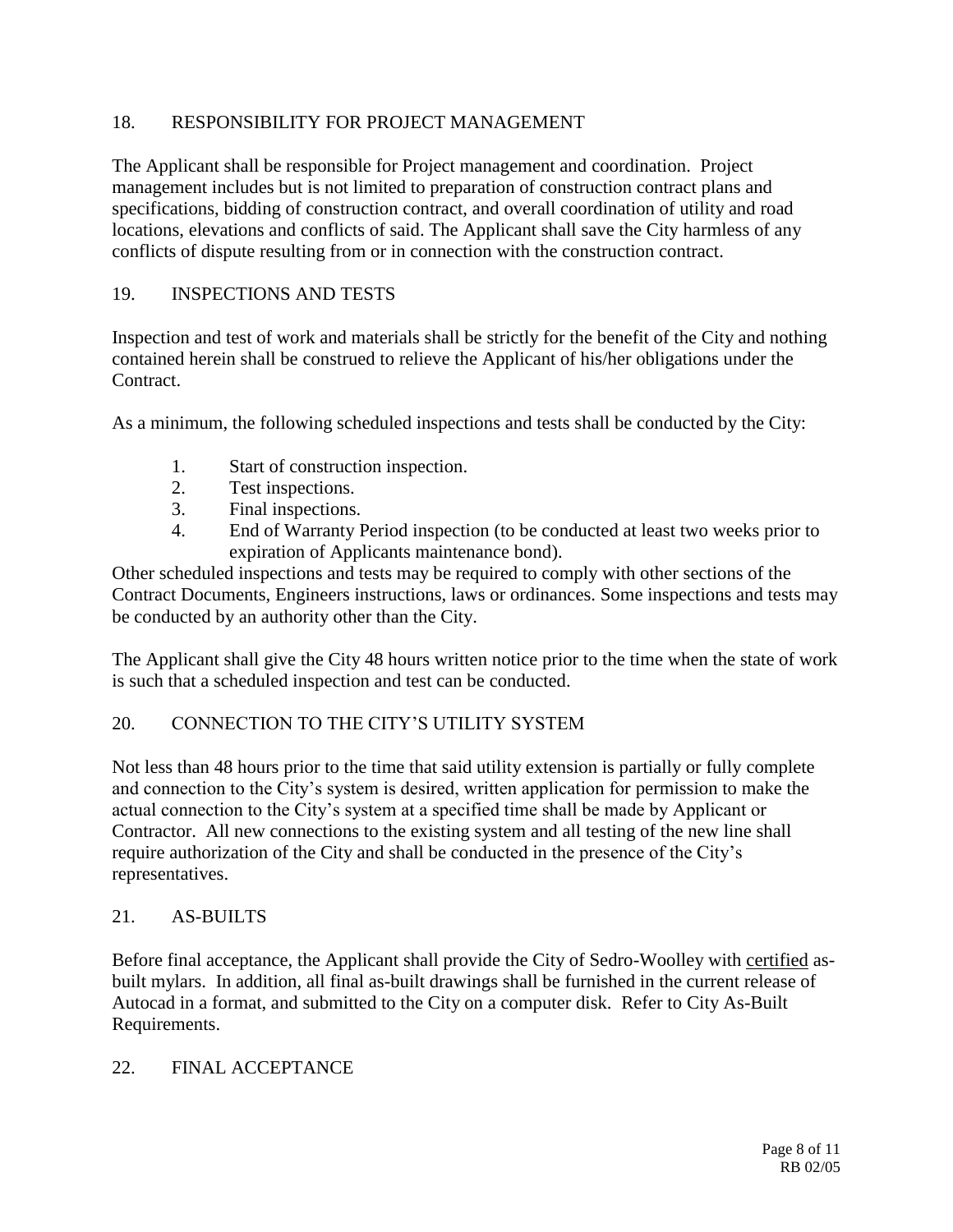Applicant agrees to execute a bill of sale prepared by the attorney for the City within sixty (60) days of the approved and completed improvement. Said bill of sale will provide for transfer of title of the constructed improvement from the Applicant to the City and will further include the following items and statements:

- a. Cost including administration, legal and engineering fees, for the improvement construction.
- b. That the Applicant owns without encumbrance the facilities which constitute the facilities and, therefore, is solely able to transfer title of the extension to the City, free and clear of encumbrances by warranty bill of sale. The Applicant will defend the title and right of possession of the City against all third party claims of title or encumbrance. The Applicant has the right to construct and install the facilities in and upon the land area in which it is installed.
- c. That all bills for labor and material have been paid.
- d. That the Applicant has the right to transfer said title and will warrant and defend the same against lawful claims and demands of all persons from two (2) years of the date of the bill of sale.
- e. Consideration will be recited that Applicant grants the improvement to the City for the consideration of incorporating the improvement in the overall system of the City.
- f. That the facility has been constructed in accordance with the City's specifications and this contract and is readily operable as an integral part of the roadway and utility system, as applicable.
- g. That all copies and warranties or guarantees from the Applicant, contractor, subcontractors, and suppliers specifically required under this contract have been delivered to the City.
- h. Applicant further warrants that for a period of two (2) years from the date of the bill of sale that the improvement will remain in perfect working order and condition except where abused or neglected by the City and the Applicant will promptly repair or replace at his/her own expense any work or material that may prove to be defective during said two-(2) year period of warranty.

## 23. LATECOMER AGREEMENT EXECUTION AND RECORDING

Following receipt of any required bill of sale, as heretofore described, the City may agree to execute and record a latecomer agreement for eligible projects subject to Chapter 15.40 of the Sedro-Woolley Municipal Code and other applicable ordinances and state statutes.

## 24. TIME FOR COMPLETION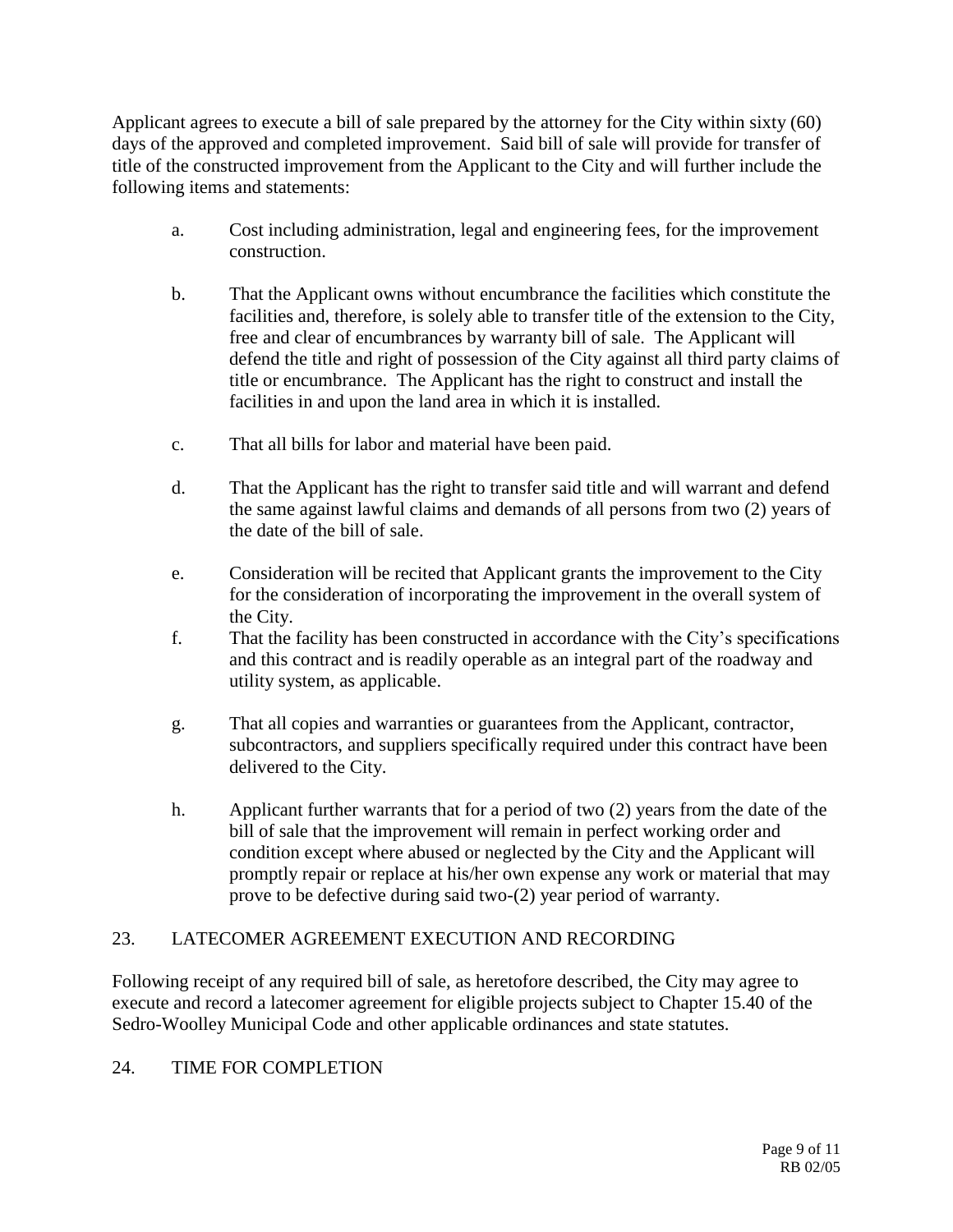The improvement shall be complete and accepted within one year of the date of approval of this Application by the City. If the Contract is not completed and accepted within one year from the date below, then the Applicant's rights under this Agreement shall cease and no additional services shall be connected, unless and until Applicant shall make a new Application or City consents to the renewal of the existing Application and Applicant shall pay the additional administrative, legal and engineering costs involved, for the renewal of the existing Application.

## 25. FAILURE TO COMPLY

Failure to comply with measures set forth herein shall result in revocation of permits and forfeiture of all rights to occupy or otherwise use the identified development. Should the City determine that the Applicant has failed to so comply, the City shall provide the Applicant with written notice of such failure, setting forth the specific item or items of failure, and provide the Applicant an opportunity to cure the defect of defects. All permits and rights shall be null and void if not cured within fifteen (15) calendar days of receipt of the notice from the City by the Applicant. The Director of Public Works shall determine if Applicant has cured such defect or defects and so notify the Applicant in writing within the fifteen (15) day opportunity to cure. The applicant may appeal the determination of the Director of Public Works in writing to the Mayor within five (5) days of receipt of such determination from the Director of Public Works. The Applicant shall set forth the specific item or items being appealed and shall have the opportunity to present information to the Mayor supporting such appeal. Within ten (10) days of receipt of the Appeal, the Mayor shall issue a written decision. The Mayor determination shall be final and binding. Nothing in this paragraph is intended as a waiver of either party's right to seek judicial review, as may be permitted by law, with regard to interpretation or enforcement of this Agreement after exhaustion of these administrative remedies.

## 26. ASSIGNMENT – BINDING ON SUCCESSORS AND ASSIGNS

This Agreement shall not be assigned without the prior written consent of the City; provided that, such consent shall not be unreasonably withheld. This Agreement run with the land and shall be binding on the successors and assigns of the Applicant.

## 27. WAIVER

Failure of either party at any time to require performance of any provision of this Agreement shall not limit such party's right to enforce such provision, nor shall any waiver of any breach of any provision of this Agreement constitute a waiver of any succeeding breach of such provision or a waiver of such provision itself.

## 28. GOVERNING LAW AND VENUE

This Agreement shall be governed by and construed in accordance with the laws of the State of Washington. Venue shall be Skagit County Superior Court.

## 29. COMPLETE AGREEMENT